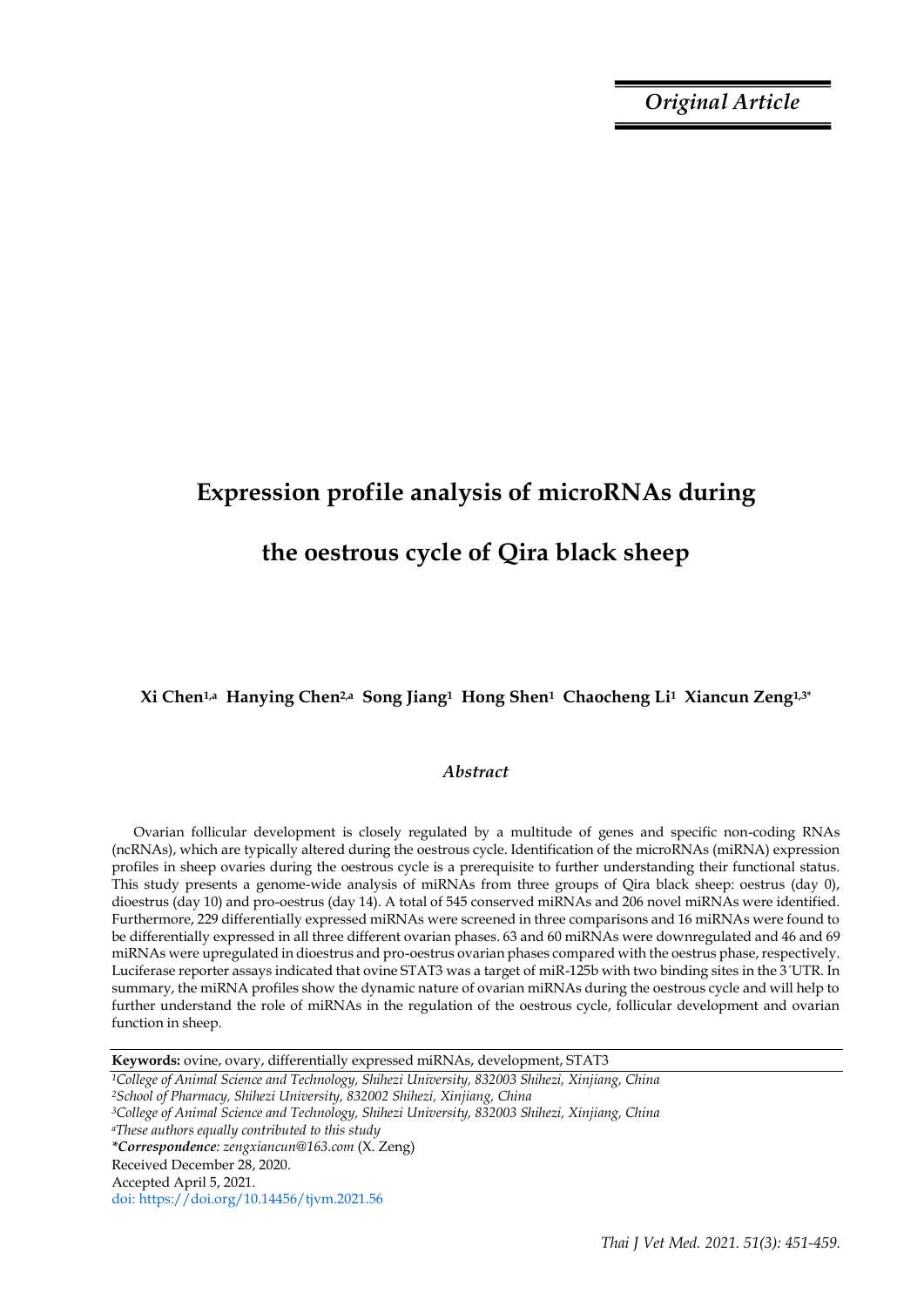## *Introduction*

During the processes of the oestrous cycle are follicle cycle through development, maturation, ovulation, luteinization, and luteal tissue regression (McBride *et al.,* 2012; Ginther *et al.,* 2015). Follicular development and atresia are influenced by numerous extra- and intrafollicular regulators and transcriptional genes have been reported to play important roles in various ovarian functions (Scaramuzzi *et al.,* 2011). The screening of transcriptional genes that are involved in the regulation of the sheep oestrous cycle will have theoretical and practical significance for anoestrus, abnormal oestrus and the improvement of sheep fecundity. However, knowledge about the non-coding RNA (ncRNA) regulation in the oestrous cycle and follicle development is limited.

MicroRNAs (miRNA) are small endogenous, highly conserved ncRNAs, with a length of approximately 22 nucleotides that show spatiotemporal and tissue-specific expression patterns in animals (Lagos-Quintana *et al.,* 2001). They can interact with the 3ˊUTRs of their target mRNAs and thus regulate mRNA expression by promoting the degradation or repressing the translation of the target mRNA or by enhancing translation at the posttranslation stage (Carrington and Ambros*,* 2003; Vasudevan *et al.,* 2007). The results of extensive studies of sheep miRNAs show that miRNA plays an important role in oogenesis (Yang *et al.,* 2019), follicular/luteal development (Donadeu *et al.,* 2012; McBride *et al.,* 2012), granulosa cell function (Yao *et al.,* 2018), embryo development (Wu *et al.,* 2016), regulation of seasonal oestrus (Di *et al.,* 2014; Yang *et al.,* 2018), prolificacy traits (Shen *et al.,* 2015; Miao *et al.,* 2016; Miao *et al.,* 2017; Pokharel *et al.,* 2018) and other biological processes. These studies indicate that miRNAs might play an important role in ovary follicular development, ovulation and fertility in sheep.

In Northwest China, the Qira black sheep is a renowned local breed due to its high prolificacy, yearround oestrous and high-quality lamb skin (Shen *et al.,* 2015). In this study, the expression profiles of miRNAs in Qira black sheep ovaries among three separate phases (dioestrous, pro-oestrus, and oestrous) of the oestrous cycle were compared using Solexa sequencing technology. A number of important miRNAs involved in the regulation of the oestrous cycle were [further](javascript:;)  [studied.](javascript:;) The results will be helpful to better understanding the regulation of the oestrous cycle, follicle development and ovulation by miRNAs in sheep.

## *Materials and Methods*

*Animal and ovary collection during the oestrous cycle:* Nine healthy Qira black sheep (3–4 years of age and with 35-40 kg body weight) were purchased from the Qira Sheep Breeding Farm, in Qira County of Xinjiang Province, China. All sheep were reared under the same conditions. All experimental procedures were approved (A2016-085) by the Ethics Committee for Animal Experimental of the First Affiliated Hospital, Shihezi University School of Medicine. All methods were implemented in accordance with relevant guidelines and regulations.

Oestrus was assessed via teaser ram and vaginal examination and the oestrous cycle of experimental ewes was confirmed via the records of two consecutive oestrous cycles. To achieve homogenization, vaginal sponges (Sansheng Pharmaceutical, Ningbo, China) infused with synthetic progesterone were used to synchronize the oestrous cycles of all nine Qira black sheep. Sponges remained in place for a total of 11 days. Two days after withdrawal of the vaginal sponge, all sheep entered oestrus, which was confirmed with a teaser ram and via vaginal examination. After a second natural oestrus had been diagnosed, three ewes were slaughtered at oestrus (day 0, named Qira-E), dioestrus (day 10, named Qira-D) and pro-oestrus (day 14, named Qira-P) to collect ovarian follicles and follicular peripheral tissue , respectively.

*Small RNA library construction and Solexa sequencing:* Total RNA from the ovarian tissue of each sheep was isolated using TRIzol reagent (Invitrogen, Carlsbad, CA, USA), following the manufacturer's protocol. The quality of the total RNA was examined by Agilent 2100 Bioanalyzer and an RNA integrity number (RIN) range of 7.7-8 was considered to indicate qualified RNA. After isolation and purification of small RNA molecules shorter than 35 nt in length, the 5′ and 3′ solexa adaptors(Illumina, NEB, USA) were ligated to the small RNA pool. Homology comparison was performed using NCBI's blastn software and then the genome sequences with higher homology were analyzed for secondary structure and, finally, miRNAs that could form a stem loop structure were identified as new miRNAs. Appropriate PCR cycles were used to construct a sequencing library, which was sequenced on an Illumina Genome Analyzer by Novogene (Beijing, China).

*Sequencing data analysis:* The adaptors, low quality reads and contaminated sequences were removed to obtain clean reads; then, the number and length of the clean reads were measured. The clean reads were blasted against both the GenBank database and the NCBI Rfam database to annotate small RNA sequences and the *Ovis aries* genome (Oar\_v3.1) to analyse their expression and distribution within the genome using Short oligonucleotide alignment program (SOAP) v1.11 software (Li *et al.,* 2008). Clean reads were searched against miRBase 22.0 to identify conserved miRNAs, and then, the remaining unmapped reads were used to identify putative miRNAs.

Mireap software was used to predict the target genes of the miRNAs (Bentwich*,* 2005; Yuan *et al.,* 2013). Finally, GO annotation and KEGG pathway analysis were performed to investigate the biological functions and pathways related to putative target genes.

*MiRNA differential expression analysis:* The differentially expressed miRNAs during the three stages (dioestrus, pro-oestrus and oestrus) were identified using the DESeq 2 program (Anders and Huber*,* 2010). After normalising the miRNAs expression level in each library, the threshold values of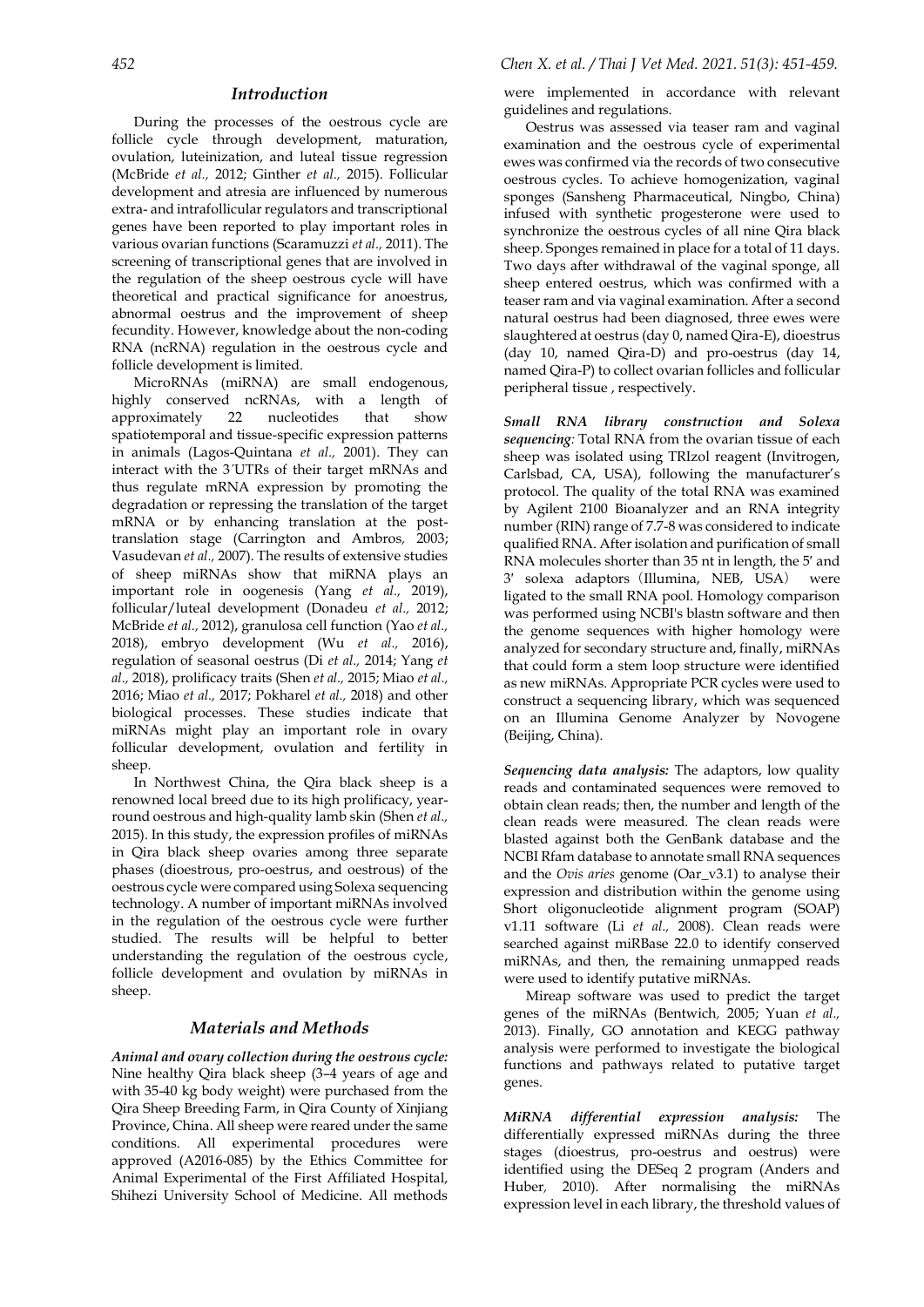fold-change and p-value adjusted (padj) were calculated to identify differentially expressed miRNAs. These were identified if their threshold values met the following criterion: padj < 0.05.

*Validation of miRNA target genes:* Based on target gene prediction using the RNA22 program, the Dualluciferase reporter assays was used to determine whether miR-125b could directly control the signal transducer and ovine regulate activator of transcription 3 (STAT3).To clone the 3ˊUTR of STAT3 (from 2544 to 3719, XM\_004012925.1), which contains the putative miR-125b binding sites ( from 2643 to 2665 and from 3460 to 3489, XM\_004012925.1) into a dualluciferase reporter vector pmiR-RB-Report (Ribobio, China) to generate pmiR-RB-Report + STAT3 3ˊUTR (named STAT3-WT), the 3ˊUTR was PCR amplified using the following primers:  $3'UTR-F = 5-$ GGCGG**CTCGAG**TCACTTTAGCTATCTGTCAGC-3 and 3ˊUTR-R 5-AAT**GCGGCCGC**ATGCTACCTGTG TTCTGAGAT-3 (product size 1175 bp), where XhoI and NotI sites are underlined and in bold, respectively. Based on recombinant plasmids of pmiR-RB-Report-STAT3 3<sup>UTR</sup>, mutations were introduced into both putative miR-125b binding sites located in the 3ˊUTR of STAT3 using the overlap PCR method. The following primer sequences were used to construct the pmiR-RB-Report + binding sites in STAT3 3ˊUTR mutants: binding site 1 (from 2659 to 2664, TCAGGG mutated to AGTCCC, and named STAT3-Mut1), STAT3-Mut1-F: 5-GACTGTGAAGTCCCGATGTGGA AGGGGCGGTG-3, STAT3-Mut1-R: 5-TCCACATCGG GACTTCACAGTCAAGGAGTGCG-3, binding site 2 (from 3483 to 3489, TCAGGGA mutated to AGTCCCT, and named STAT3-Mut2), STAT3-Mut2-F: 5- AGTTGAGCAGTCCCTATATGGTTCTTATCCCAG-3 and STAT3-Mut2-R: 5-AACCATATAGGGACTGCT CAACTAGACCCTTGC-3. HEK293T cells were seeded into the wells of a 96-well plate for 24 h. The 293T cells were injected with STAT3-WT + NC24 [\(micrON mimic](https://www.ribobio.com/product_detail/?sku=miR1N0000002-1-10)  [NC #24,](https://www.ribobio.com/product_detail/?sku=miR1N0000002-1-10) ribobio, China; miRNA mimics control), STAT3-WT + oar-miR-125b mimics(ribobio, Guangzhou,China), STAT3-Mut1 + NC24, STAT3- Mut1 + oar-miR-125b mimics, STAT3-Mut2 + NC24, and STAT3-Mut2 + oar-miR-125b mimics using Lipofectamine 2000 (Invitrogen, USA). After 48 h of transfection, the luciferase activity was independently measured three times using the dual-luciferase reporter assay system (Promega, USA).

*Small-RNA sequencing of Qira black sheep ovaries during the oestrous cycle:* To identify differentially expressed miRNAs involved in the sheep oestrous cycle, nine small-RNA libraries (three libraries per group) that had been prepared from individual ovary samples collected from Qira black sheep at oestrus, dioestrus and pro-oestrus during the oestrous cycle were sequenced. On average, more than 13 million raw sequences and 13 million clean reads were obtained from each sample (Table 1). The most common read lengths ranged between 21 and 23 nucleotides, corresponding to the length of mature miRNAs. Clean reads with a length of 18-35 nucleotides were aligned against the latest sheep genome sequence using SOAP software (Li *et al.,* 2008). Then, genome-matched small RNA tags were clustered into several sRNA categories (Table 2). More than 11.8 million reads perfectly matched the sheep genome (Table 2). Conserved miRNAs, predicted novel miRNAs and unannotated sequences accounted for 60.60% (7,160,997 reads), 0.016% (1,927 reads) and 35.79% (4,228,671 reads) of the genome-matched reads in the ovarian libraries, respectively (Table 2).

A total of 67,302 unique sequences (104,628,258 reads) and 3,421 unique sequences (29,644 reads) were annotated as known miRNA and novel miRNA candidates, respectively (Table S1). 545 conserved miRNAs and 206 novel miRNAs were identified in this study (Tables S1 and S2). Strong positive correlations  $(R<sup>2</sup> > 0.975)$  were found between the nine samples based on miRNA expression levels (Fig. 1). A number of the 10 most abundant miRNAs in the oestrous ovary of Qira black sheep (miR-99a, miR-26a, miR-143, miR-21, let-7f, and let-7g; see Table 3) were also identified as highly abundant in the oestrous ovaries of Hetian sheep and Small tail han sheep using Illumina technology (Di *et al.,* 2014; Shen, *et al.,* 2015). Eight miRNAs including miRNA-99a, miRNA-148a, miRNA-26a, miRNA-10b, and miRNA-21 were highly expressed in all three periods; miRNA-27b was highly expressed only in the Qira-D period and let-7i was highly expressed only in the Qira-P period; and miRNA-125b was highly expressed in the two periods Qira-D and Qira-E.

**Table 1** Summary of small RNA sequencing data obtained from sheep ovarian tissue using Solexa sequencing.

| Sample              | total reads | $N\% > 10\%$ | low quality | 5 adapter<br>contamine | 3 adapter null<br>or insert null | with $\frac{p \log A}{T/G/C}$ | clean reads |
|---------------------|-------------|--------------|-------------|------------------------|----------------------------------|-------------------------------|-------------|
| Oira-D1             | 11.609.388  | 312          | 44,282      | 274                    | 140.972                          | 2.711                         | 11,420,837  |
| Oira-D <sub>2</sub> | 12,813,688  | 421          | 49.790      | 607                    | 134.844                          | 4,596                         | 12,623,430  |
| Oira-D <sub>3</sub> | 12.088.568  | 358          | 47.816      | 345                    | 64.676                           | 3.165                         | 11,972,208  |
| Oira-P1             | 12,929,907  | 199          | 33,842      | 222                    | 83,893                           | 4,096                         | 12,807,655  |
| Oira-P <sub>2</sub> | 13,929,907  | 542          | 23,575      | 132                    | 63.262                           | 3.273                         | 13,839,123  |
| Oira-P3             | 13,200,653  | 606          | 23,440      | 290                    | 89.798                           | 5.658                         | 13.080.861  |
| Oira-E1             | 13,708,248  | 265          | 38.717      | 144                    | 87.676                           | 3.537                         | 13,577,909  |
| Oira-E2             | 13,430,338  | 260          | 42,412      | 186                    | 77.913                           | 3.644                         | 13,305,923  |
| Oira-E3             | 14,641,423  | 1.142        | 44,858      | 258                    | 95,466                           | 5.399                         | 14,494,300  |
| mean                | 13,150,236  | 456          | 38,748      | 273                    | 93.167                           | 4.009                         | 13,013,583  |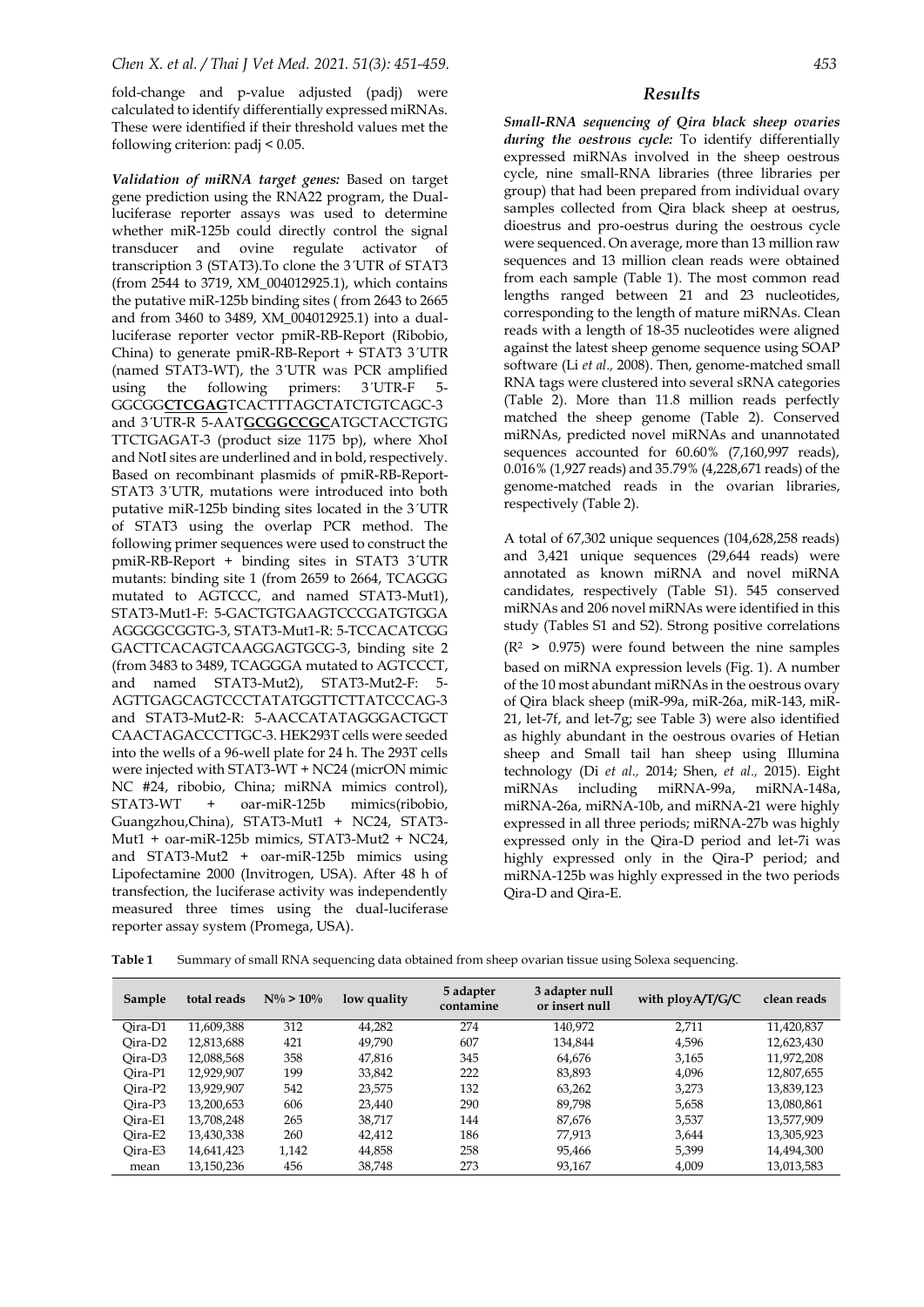**Table 2** Flowing results of data filtration and distribution of sequenced sRNA from sheep ovaries.

| <b>Types</b>  | Oira-D1    | Oira-D <sub>2</sub> | Oira-D <sub>3</sub> | Qira-P1    | Oira-P2    | Oira-P3    | Oira-E1    | Qira-E2    | Oira-E3    | mean       |
|---------------|------------|---------------------|---------------------|------------|------------|------------|------------|------------|------------|------------|
| Total sRNA    | 11,320,513 | 12.427.433          | 11,846,522          | 12,429,655 | 13,588,868 | 12,646,195 | 13,398,177 | 13.101.435 | 14,300,612 | 12.784.379 |
| Mapped genome | 10,475,231 | 11,388,392          | 10.930.200          | 11,424,717 | 12,646,220 | 11,593,848 | 12,445,044 | 12,206,478 | 13,233,217 | 11,815,927 |
| Known_miRNA   | 6,472,503  | 6,565,309           | 6,906,632           | 7,143,328  | 7,781,151  | 6,709,915  | 7,347,090  | 7,642,530  | 7,880,518  | 7,160,997  |
| <b>RRNA</b>   | 4,476      | 10,700              | 6,509               | 9,604      | 12,826     | 20,701     | 8,543      | 9,638      | 12,341     | 10.593     |
| <b>TRNA</b>   | 164        | 350                 | 213                 | 516        | 171        | 609        | 195        | 133        | 280        | 292        |
| SnRNA         | 2,259      | 3,571               | 2.476               | 2,849      | 2,495      | 3,559      | 3,023      | 3,827      | 3,696      | 3,084      |
| SnoRNA        | 162,617    | 225,021             | 127,572             | 74,220     | 53,610     | 92,168     | 82,330     | 93,367     | 172,387    | 120,366    |
| Sepeat        | 31,287     | 64,478              | 37,796              | 53,552     | 38,789     | 68,689     | 44,970     | 68,159     | 80,120     | 54,204     |
| Novel miRNA   | 990        | 1,754               | 1,628               | 3,017      | 2,162      | 2,038      | 1,842      | 1,889      | 2,019      | 1,927      |
| $Exon:+$      | 48,240     | 77.440              | 56,939              | 69,207     | 48,904     | 66,100     | 48,342     | 57,207     | 77,496     | 61,097     |
| Exon:-        | 6,291      | 13,606              | 8.273               | 14,018     | 11,725     | 21,781     | 12,111     | 13,909     | 17,514     | 13,248     |
| Intron:+      | 41,662     | 80,882              | 52,680              | 82,278     | 74,697     | 116,757    | 70,484     | 80,343     | 94,394     | 77,131     |
| Intron:-      | 41,201     | 93,445              | 62,463              | 87,930     | 83,944     | 132,599    | 67,273     | 83,866     | 106,140    | 84,318     |
| Other         | 3,663,541  | 4,251,836           | 3,667,019           | 3,884,198  | 4,535,746  | 4,358,932  | 4,758,841  | 4,151,610  | 4,786,312  | 4,228,671  |
|               |            |                     |                     |            |            |            |            |            |            |            |

## Pearson correlation between samples



**Figure 1** The correlations between the nine samples based on miRNAs level of expressions. R<sup>2</sup>: square of the Pearson correlation coefficient.

**Table 3** Highly expressed miRNAs (i.e., the top 10) in the ovarian libraries of the Qira black sheep oestrous cycle.

|               | Oira-D  |               | Qira-P    | Oira-E         |           |  |
|---------------|---------|---------------|-----------|----------------|-----------|--|
| miRNA         | Count   | miRNA         | Count     | miRNA          | Count     |  |
| $miR-99a$     | 924,182 | $miR-148a$    | 1,622,286 | $miR-148a$     | 1,752,226 |  |
| miR-148a      | 918,768 | $miR-99a$     | 976.664   | miR-99a        | 1,252,245 |  |
| $miR-26a$     | 786.105 | $miR-143$     | 598.023   | miR-26a        | 797.140   |  |
| $miR-26c$     | 786.059 | $miR-26a$     | 570.250   | $miR-26c$      | 797.107   |  |
| $miR-143$     | 590.561 | $miR-26c$     | 570.223   | $miR-143$      | 566.776   |  |
| $m$ i $R-10b$ | 439.991 | $miR-21$      | 492,338   | $m$ i $R-10b$  | 440,426   |  |
| $miR-125b$    | 267,960 | $m$ i $R-10b$ | 281,038   | $miR-21$       | 214,042   |  |
| $miR-21$      | 223,522 | $let-7i$      | 220.020   | let-7f         | 198.067   |  |
| $miR-27b$     | 166,059 | $let-7g$      | 204.902   | $let-7g$       | 193,547   |  |
| $let-7g$      | 165,665 | let-7f        | 202,284   | $m$ i $R-125b$ | 172,541   |  |

*Differential expression analysis of miRNAs***:** The results showed that 109, 129, and 152 differentially expressed miRNAs were screened between oestrus vs dioestrus, oestrus vs pro-oestrus and pro-oestrus vs dioestrus, respectively (Table S3, Fig. 2). 63 miRNAs were upregulated and 46 miRNAs were downregulated in dioestrus compared to oestrus. 60 miRNAs were upregulated and 69 miRNAs were

downregulated in pro-oestrus compared to oestrus. 83 miRNAs were upregulated and 69 miRNAs were downregulated in pro-oestrus compared to dioestrus. There were eight miRNAs that were highly expressed during all three periods: diestrus, proestrus and estrus. Among them, the expression trends of miR-99a and miR-148 were always increasing; the expression trends of miR-26a, miR-26c, and miR-10b were first decreased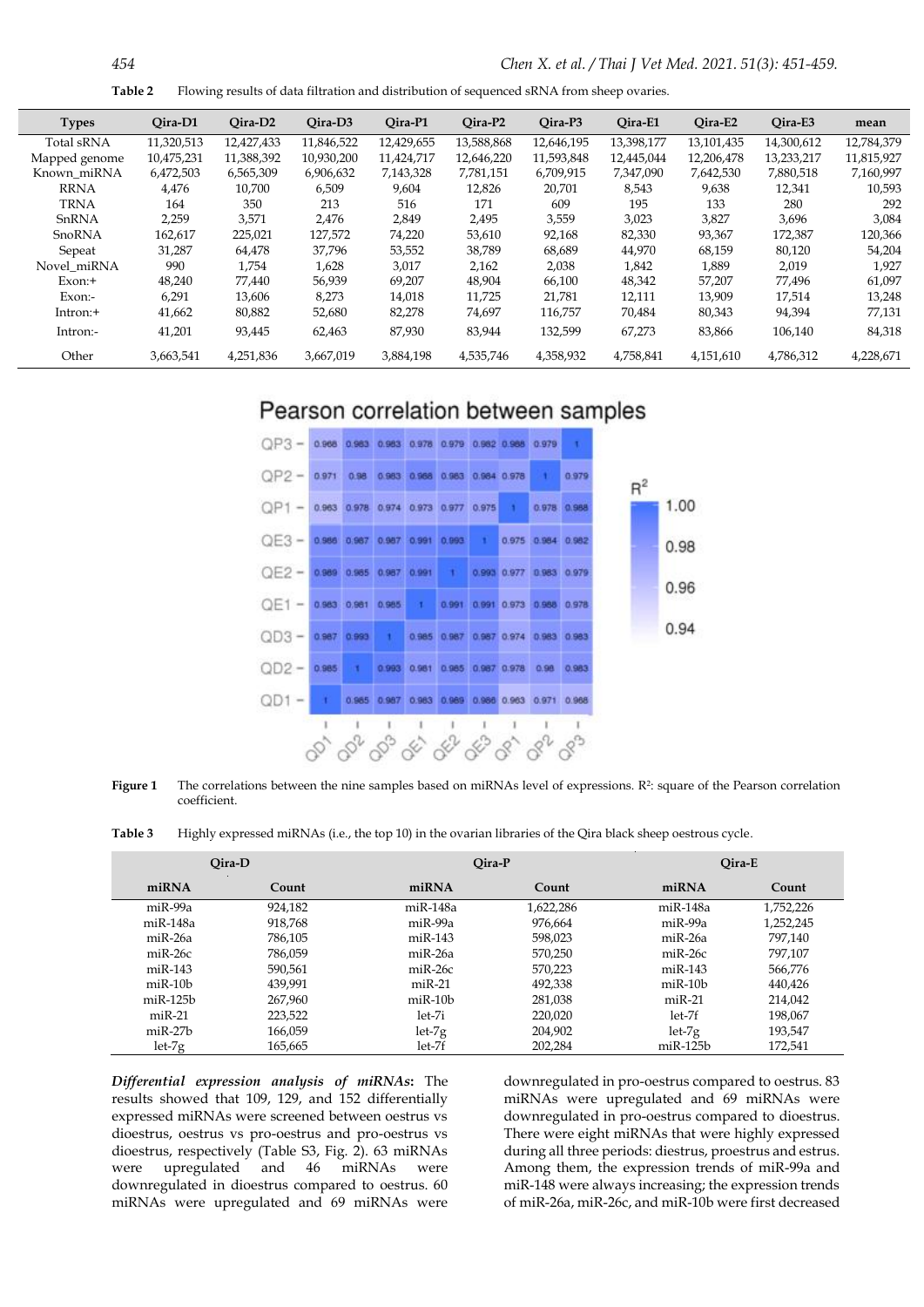and then increased; and the expression trends of miR-143, miR-21, and let-7g were first increased and then decreased. (Table 3)

Of the differentially expressed miRNAs, 16 were co-expressed during all three comparisons, while 28, 29 and 27 miRNAs were only differentially expressed in the oestrus vs dioestrus, oestrus vs pro-oestrus, and

pro-oestrus vs dioestrus, respectively (Table 4, Fig. 2). Furthermore, 36, 61, and 80 differentially expressed miRNAs were co-expressed in the oestrus vs dioestrus and oestrus vs pro-oestrus, oestrus vs dioestrus and pro-oestrus vs dioestrus, oestrus vs pro-oestrus and pro-oestrus vs dioestrus, respectively (Table S4, Fig. 2).

**Table 4** Co-expressed miRNAs among oestrus vs dioestrus, oestrus vs pro-oestrus and pro-oestrus vs dioestrus.

| <b>sRNA</b>    | Oira E readcount | Oira P readcount | Oira D readcount | $Q$ ira-E $/D$ | $Oira-E/P$ | $Qira-P/D$ |
|----------------|------------------|------------------|------------------|----------------|------------|------------|
| $let-7i$       | 144,810.90       | 203,422.14       | 126,909.07       | 0.31           | $-0.33$    | 0.66       |
| $miR-101$      | 55,565.20        | 36,528.21        | 99.319.63        | $-0.68$        | 0.71       | $-1.37$    |
| $miR-106b$     | 1.631.81         | 1.387.41         | 2.810.99         | $-0.63$        | 0.37       | $-0.98$    |
| $miR-148a$     | 1.778.894.00     | 1,512,370.01     | 984,222.10       | 0.90           | 0.37       | 0.58       |
| $miR-19b$      | 1,391.87         | 954.51           | 4.162.65         | $-1.29$        | 0.62       | $-2.01$    |
| miR-2478       | 172.68           | 313.86           | 92.12            | 0.90           | $-0.68$    | 1.57       |
| $miR-320a$     | 7,300.09         | 4,219.54         | 8,816.61         | $-0.14$        | 0.86       | $-0.99$    |
| $miR-342$      | 4,623.73         | 3.477.99         | 6,230.10         | $-0.29$        | 0.54       | $-0.82$    |
| $miR-362-3p$   | 41.91            | 25.63            | 74.97            | $-0.65$        | 0.77       | $-1.44$    |
| $m$ i $R-450b$ | 3,933.11         | 5,941.96         | 3,167.64         | 0.43           | $-0.43$    | 0.87       |
| $miR-486$      | 156.79           | 290.04           | 94.06            | 0.77           | $-0.67$    | 1.48       |
| $miR-493$      | 964.84           | 1,632.65         | 762.53           | 0.45           | $-0.57$    | 1.02       |
| $miR-497$      | 1,741.29         | 2,512.83         | 3,674.68         | $-0.90$        | $-0.38$    | $-0.53$    |
| $miR-532$      | 38,972.29        | 22,030.89        | 29,033.94        | 0.54           | 0.95       | $-0.39$    |
| $miR-708$      | 1,202.56         | 984.03           | 1,625.64         | $-0.30$        | 0.42       | $-0.70$    |
| novel 158      | 33.46            | 96.08            | 14.77            | 0.97           | $-1.18$    | 2.27       |



**Figure 2** Differential expression analysis of miRNAs among the oestrus, dioestrus and pro-oestrus of the sheep oestrous cycle. (A) Oestrus vs dioestrus. (B) Oestrus vs pro-oestrus. (C) Pro-oestrus vs dioestrus. (D) Venn diagram for the differentially expressed miRNAs in the three comparisons.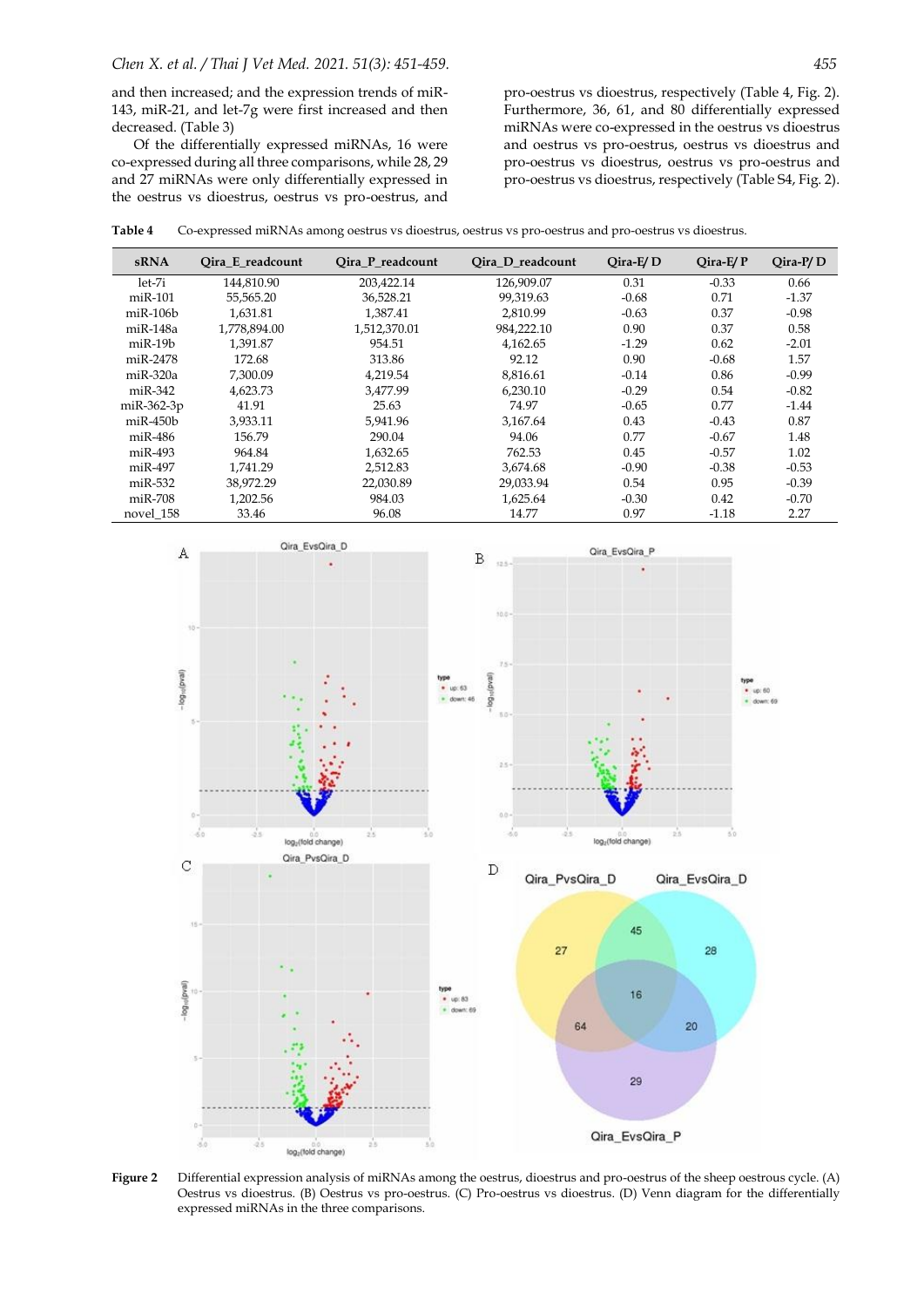Similarly, several previous studies have identified the differentially expressed miRNAs that are involved in mouse follicular development (Yang *et al.,* 2013), bovine follicle development (Sontakke *et al.,* 2014; Zielak-Steciwko *et al.,* 2014) and sheep and goat follicular-luteal transition (Zhu *et al.,* 2016; Wang *et al.,* 2018). It has been shown that miRNAs play critical roles in almost all ovarian biological processes, such as follicular development and atresia (Donadeu *et al.,* 2012; Navakanitworakul *et al.,* 2016; Worku *et al.,* 2017; Zhang *et al.,* 2017a), granulosa cell proliferation (Yan *et al.,* 2012; Sirotkin *et al.,* 2014; Andreas *et al.,* 2016; Gebremedhn *et al.,* 2016), apoptosis (Yang *et al.,* 2012; Sirotkin *et al.,* 2014; Gebremedhn *et al.,* 2016) and steroidogenesis (Dai *et al.,* 2013).

KEGG pathway and GO annotation analyses could yield a better understanding of the signalling pathway and biological functions (cellular components, biological processes and molecular functions) of target genes of the differentially expressed miRNAs. However, the results showed no significantly enriched pathways and GO terms. The reason for the absence of significantly enriched pathways and GO clauses, we speculate, is that the miRNAs in this experiment may not have the bias of kegg pathway and GO terms; it may also be because the differential genes screened out by the fixed threshold we used were too few and were scattered in various types of pathways, were unable to form enrichment and naturally had no significantly enriched pathways and GO terms.

### *456 Chen X. et al. / Thai J Vet Med. 2021. 51(3): 451-459.*

*Identification of STAT3 as a target gene of miR-125b:* In previous studies, miR-125 has been studied mostly on human diseases (Yao *et al.,* 2013; Peng *et al.,* 2013) and also on goat hair follicles (Yuan *et al.,* 2013) but there are a few studies on miR-125 in sheep ovaries. The present study showed that miR-125b was significantly differentially expressed in oestrus vs dioestrus and pro-oestrus vs dioestrus. In addition, miR-125b was expressed at higher levels in the ovaries of Qira black sheep than in those of Hetian sheep (Shen *et al.,* 2015) and in follicular tissues compared to luteal tissues (McBride *et al.,* 2012). However, it has been reported that STAT3 might be involved in cattle granulosa cell death, follicular atresia (Gasperin *et al.,* 2015) and mouse granulosa cell apoptosis (Wang *et al.,* 2016). To experimentally validate sheep STAT3 as a miR-125b specific target, luciferase reporter plasmids of the wild type STAT3 3<sup>'</sup>UTR were constructed as well as mutants of both putative miR-125b binding sites. After over-expression of miR-125b in HEK293T cells, luciferase activity indeed decreased significantly (*p* < 0.01) compared to cells carrying the STAT3-WT + NC24. Furthermore, luciferase activity decreased significantly ( $p < 0.05$ ) compared to cells carrying the STAT3-Mut1 + NC24 and STAT3-Mut2 + NC24 (Fig 3). All of this data indicates that miR-125b targets STAT3 by binding to the 3ˊUTR (two binding sites) (Fig 3).



**Figure 3** Identification of STAT3 as a target gene of miR-125b in HEK293T cells. (A) Putative binding sites for sheep (oar) miR-125b and the 3ˊUTR of the STAT3 gene. (B) HEK293T cells were infected STAT3-WT + NC24, STAT3-WT + oar-miR-125b mimics, STAT3-Mut1 + NC24, STAT3-Mut1 + oar-miR-125b mimics, STAT3-Mut2 + NC24, and STAT3-Mut2 + oar-miR-125b mimics. After 48 h, luciferase assays were performed.  $*p < 0.05$ ,  $*p < 0.01$ , compared to the NC24 group.

## *Discussion*

According to the results obtained in the present study, these miRNAs were also highly expressed in Qira black sheep ovaries at different stages during the oestrous cycle. This is consistent with the results in ovine ovaries at different stages during the breeding

season (Di *et al.,* 2014). This conserved high level of expression across the oestrous cycle suggests that these miRNAs may play important roles in sheep ovarian function. In previous studies, miR-99a was expressed at significantly higher levels in follicular tissues of sheep compared to their luteal tissues (McBride *et al.,*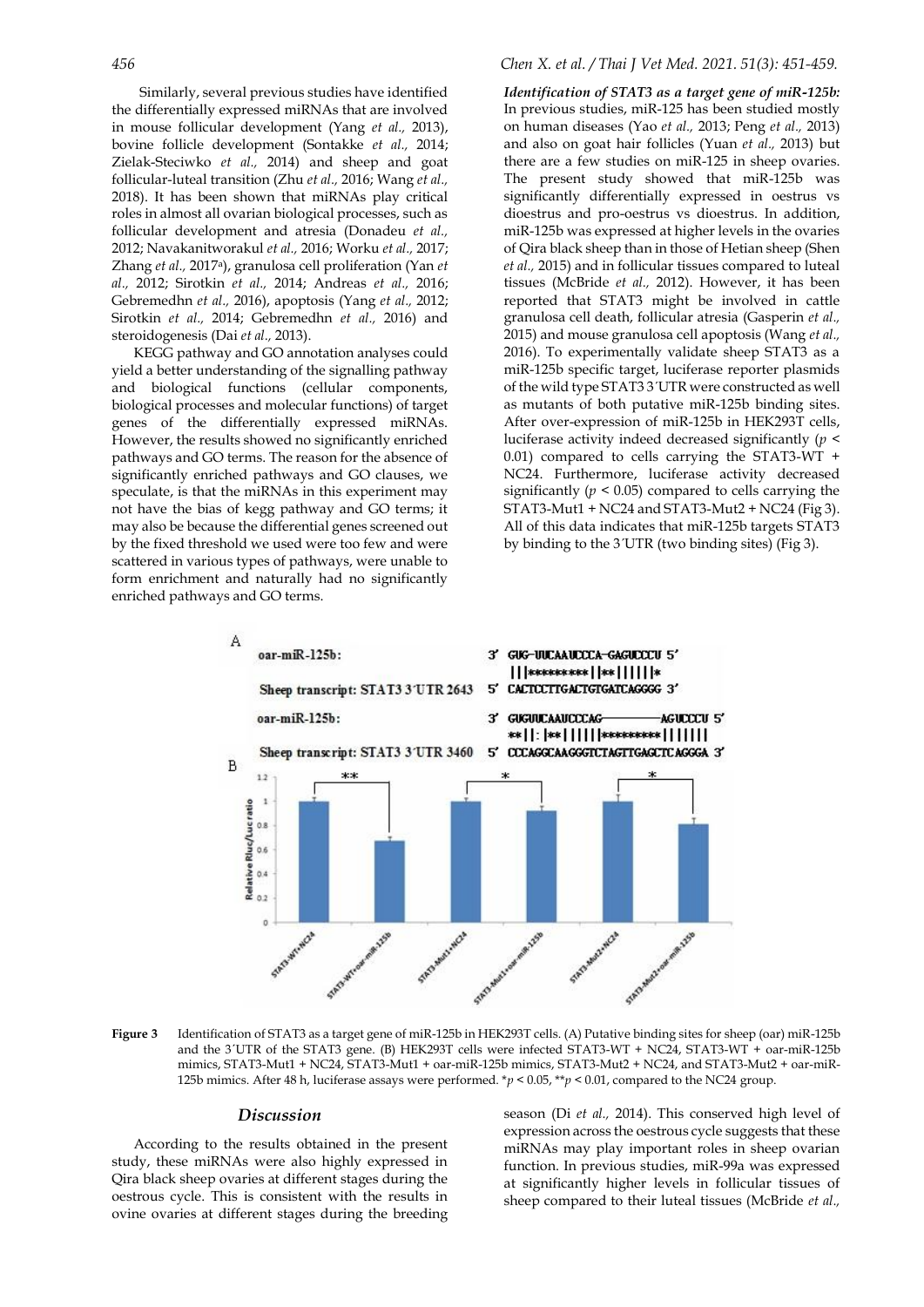2012). miR-99a was identified as being able to regulate the proliferation and apoptosis of human granulosa cells in the polycystic ovary syndrome via targeting IGF-1R (Geng *et al.,* 2019). miR-143 in particular plays a critical role in the FSH-induced oestradiol production, mouse granulosa cell proliferation (Zhang *et al.,* 2017b) and porcine granulosa cell apoptosis (Du *et al.,* 2016). Furthermore, miR-26a might play a role in sheep follicular development (Zhang *et al.,* 2017a) and miR-26a-5p has been reported to be critical for the proliferation of chicken theca cells (Kang *et al.,* 2017).

Co-expressed miRNAs help to identify candidate miRNAs associated with ovine reproductive characteristics, such as follicular development and granulosa cell function. For example, miR-378 and miRNA-383 are critical for the regulation of steroid synthesis and oocyte maturation (Xu *et al.,* 2011; Yin *et al.,* 2012; Pan *et al.,* 2015). miR-26b, miR-10b, miR-224, and miR-21 regulate the proliferation or apoptosis of granulosa cells (Carletti *et al.,* 2010; Yao *et al.,* 2010a; Lin *et al.,* 2012; Peng *et al.,* 2016; Liu *et al.,* 2016). let-7 and miR-106 are necessary for the normal development of the bovine oocytes (Miles *et al.,* 2012). miR-202 was upregulated in bovine large healthy follicles compared to small follicles and large atretic follicles have been suggested to play roles in follicular selection and dominance (Sontakke *et al.,* 2014). It has also been shown that miR-378 may inhibit apoptosis of luteal cells by inhibiting IFNGR1(Ma *et al.,* 2011).

The present study also identified STAT3, a target gene of miR-125b. Similarly, a previous study showed that miRNA-125b-5p suppresses the development of human hypothyroidism by targeting STAT3 (Liu *et al.,* 2018). Moreover, miR-125b regulates yak granulosa cell apoptosis by targeting BMPR1B (Yao *et al.,* 2018), and miR-125b was upregulated in rat granulosa cells that were exposed to FSH for 12 h (Yao *et al.,* 2010<sup>b</sup>). In summary, it is plausible that miR-125b plays a substantial role in sheep follicle development, granulosa cell proliferation and apoptosis, and other ovarian functions. However, the functional status of miR-125b requires further study.

In conclusion, this study provides the first small RNA sequencing analysis of ovarian tissues during the Qira black sheep oestrous cycle. Furthermore, 229 differentially expressed miRNAs were identified in the three comparisons (oestrus vs dioestrus, oestrus vs pro-oestrus and pro-oestrus vs dioestrus) and 16 differentially expressed miRNAs were co-expressed in these three comparisons. These results reflect changes in miRNA expression in ovarian tissues that are likely involved in the regulation of the sheep oestrous cycle and follicular development. In addition, this study identified the interplay between miR-125b and STAT3. The results of this study will expand the database on sheep miRNAs and are useful for future functional studies of miRNAs involved in follicular development, ovulation and the function of granulosa cells. The limitation of this experiment is that there is no study that rises to the cellular level. We should further verify the function of granulosa cells in future studies, etc., and we can also select more target genes of some differentially expressed miRNAs for validation and expand their validation range.

*Conflict of interest:* None of the authors has any conflict of interest to declare.

*Data availability statement:* Data sharing is available with this article.

*Author contributions:* Xiancun Zeng designed the study, conducted the experiments, analysed the data and drafted the manuscript. Hanying Chen and Xi Chen designed the study and drafted the manuscript. Song Jiang, Hong Shen and Chaocheng Li conducted parts of the experiments and collected samples.

## *Acknowledgements*

This research was supported by the National Natural Science Foundation of China (31660643 and 31260536).

#### *References*

- Anders S, and Huber W 2010. Differential expression analysis for sequence count data. Genome Biol. 11: 1.
- Andreas E, Hoelker M, Neuhoff C, Tholen E, Schellander K, Tesfaye D, and Salilew-Wondim D 2016. MicroRNA 17-92 cluster regulates proliferation and differentiation of bovine granulosa cells by targeting PTEN and BMPR2 genes. Cell and Tissue Research 319: 219–230.
- Bentwich I 2005. Prediction and validation of microRNAs and their targets. FEBS Lett. 579: 5904– 5910.
- Carrington JC, and Ambros V 2003. Role of microRNAs in plant and animal development. Science 301: 336– 338.
- Carletti MZ, Fiedler SD and Christenson LK 2010. MicroRNA 21 blocks apoptosis in mouse periovulatory granulosa cells. Biology of Reproduction. 83: 286–295.
- Dai A, Sun H, Fang T, Zhang Q, Wu S, Jiang Y, Ding L, Yan G, and Hu Y 2013. MicroRNA-133b stimulates ovarian estradiol synthesis by targeting Foxl2. FEBS Letters. 587: 2474–2482.
- [Di R,](http://apps.webofknowledge.com/OneClickSearch.do?product=UA&search_mode=OneClickSearch&SID=6DXy3oMc8DF3VLTBW33&field=AU&value=Di,%20R&ut=900164&pos=1&excludeEventConfig=ExcludeIfFromFullRecPage) [He JN,](http://apps.webofknowledge.com/OneClickSearch.do?product=UA&search_mode=OneClickSearch&SID=6DXy3oMc8DF3VLTBW33&field=AU&value=He,%20JN&ut=18573207&pos=2&excludeEventConfig=ExcludeIfFromFullRecPage) [Song SH,](http://apps.webofknowledge.com/OneClickSearch.do?product=UA&search_mode=OneClickSearch&SID=6DXy3oMc8DF3VLTBW33&field=AU&value=Song,%20SH&ut=1265166&pos=3&excludeEventConfig=ExcludeIfFromFullRecPage) [Tian DM,](http://apps.webofknowledge.com/OneClickSearch.do?product=UA&search_mode=OneClickSearch&SID=6DXy3oMc8DF3VLTBW33&field=AU&value=Tian,%20DM&ut=1827306&pos=4&excludeEventConfig=ExcludeIfFromFullRecPage) [Liu QY,](http://apps.webofknowledge.com/OneClickSearch.do?product=UA&search_mode=OneClickSearch&SID=6DXy3oMc8DF3VLTBW33&field=AU&value=Liu,%20QY&ut=1615959&pos=5&excludeEventConfig=ExcludeIfFromFullRecPage) [Liang XJ,](http://apps.webofknowledge.com/OneClickSearch.do?product=UA&search_mode=OneClickSearch&SID=6DXy3oMc8DF3VLTBW33&field=AU&value=Liang,%20XJ&ut=637901&pos=6&excludeEventConfig=ExcludeIfFromFullRecPage) [Ma](http://apps.webofknowledge.com/OneClickSearch.do?product=UA&search_mode=OneClickSearch&SID=6DXy3oMc8DF3VLTBW33&field=AU&value=Ma,%20Q&ut=58018&pos=7&excludeEventConfig=ExcludeIfFromFullRecPage)  [Q,](http://apps.webofknowledge.com/OneClickSearch.do?product=UA&search_mode=OneClickSearch&SID=6DXy3oMc8DF3VLTBW33&field=AU&value=Ma,%20Q&ut=58018&pos=7&excludeEventConfig=ExcludeIfFromFullRecPage) [Sun M,](http://apps.webofknowledge.com/OneClickSearch.do?product=UA&search_mode=OneClickSearch&SID=6DXy3oMc8DF3VLTBW33&field=AU&value=Sun,%20M&ut=133414&pos=8&excludeEventConfig=ExcludeIfFromFullRecPage) [Wang JD,](http://apps.webofknowledge.com/OneClickSearch.do?product=UA&search_mode=OneClickSearch&SID=6DXy3oMc8DF3VLTBW33&field=AU&value=Wang,%20JD&ut=15001724&pos=9&excludeEventConfig=ExcludeIfFromFullRecPage) [Zhao WM,](http://apps.webofknowledge.com/OneClickSearch.do?product=UA&search_mode=OneClickSearch&SID=6DXy3oMc8DF3VLTBW33&field=AU&value=Zhao,%20WM&ut=355989&pos=10&excludeEventConfig=ExcludeIfFromFullRecPage) [Cao GL,](http://apps.webofknowledge.com/OneClickSearch.do?product=UA&search_mode=OneClickSearch&SID=6DXy3oMc8DF3VLTBW33&field=AU&value=Cao,%20GL&ut=1377941&pos=11&excludeEventConfig=ExcludeIfFromFullRecPage) [Wang](http://apps.webofknowledge.com/OneClickSearch.do?product=UA&search_mode=OneClickSearch&SID=6DXy3oMc8DF3VLTBW33&field=AU&value=Wang,%20JX&ut=4832548&pos=12&excludeEventConfig=ExcludeIfFromFullRecPage)  [JX,](http://apps.webofknowledge.com/OneClickSearch.do?product=UA&search_mode=OneClickSearch&SID=6DXy3oMc8DF3VLTBW33&field=AU&value=Wang,%20JX&ut=4832548&pos=12&excludeEventConfig=ExcludeIfFromFullRecPage) [Yang ZM,](http://apps.webofknowledge.com/OneClickSearch.do?product=UA&search_mode=OneClickSearch&SID=6DXy3oMc8DF3VLTBW33&field=AU&value=Yang,%20ZM&ut=31042&pos=13&excludeEventConfig=ExcludeIfFromFullRecPage) [Ge Y](http://apps.webofknowledge.com/OneClickSearch.do?product=UA&search_mode=OneClickSearch&SID=6DXy3oMc8DF3VLTBW33&field=AU&value=Ge,%20Y&ut=104085&pos=14&excludeEventConfig=ExcludeIfFromFullRecPage) and [Chu MX](http://apps.webofknowledge.com/OneClickSearch.do?product=UA&search_mode=OneClickSearch&SID=6DXy3oMc8DF3VLTBW33&field=AU&value=Chu,%20MX&ut=309998&pos=15&excludeEventConfig=ExcludeIfFromFullRecPage) 2014. Characterization and comparative profiling of ovarian microRNAs during ovine anoestrus and the breeding season. BMC GENOMICS. 15: 899.
- Donadeu FX, Schauer SN and Sontakke SD 2016. Involvement of miRNAs in ovarian follicular and luteal development. J. Endocrinol. 215: 323–334.
- [Du X,](http://apps.webofknowledge.com/OneClickSearch.do?product=UA&search_mode=OneClickSearch&SID=6BUxmMq7GmAK1ndjOZ9&field=AU&value=Du,%20X&ut=4978970&pos=1&excludeEventConfig=ExcludeIfFromFullRecPage) [Zhang LF,](http://apps.webofknowledge.com/OneClickSearch.do?product=UA&search_mode=OneClickSearch&SID=6BUxmMq7GmAK1ndjOZ9&field=AU&value=Zhang,%20LF&ut=7923004&pos=2&excludeEventConfig=ExcludeIfFromFullRecPage) [Li XY,](http://apps.webofknowledge.com/OneClickSearch.do?product=UA&search_mode=OneClickSearch&SID=6BUxmMq7GmAK1ndjOZ9&field=AU&value=Li,%20XY&ut=4222104&pos=3&excludeEventConfig=ExcludeIfFromFullRecPage) [Pan ZX,](http://apps.webofknowledge.com/OneClickSearch.do?product=UA&search_mode=OneClickSearch&SID=6BUxmMq7GmAK1ndjOZ9&field=AU&value=Pan,%20ZX&ut=1185676&pos=4&excludeEventConfig=ExcludeIfFromFullRecPage) [Liu HL](http://apps.webofknowledge.com/OneClickSearch.do?product=UA&search_mode=OneClickSearch&SID=6BUxmMq7GmAK1ndjOZ9&field=AU&value=Liu,%20HL&ut=73566&pos=5&excludeEventConfig=ExcludeIfFromFullRecPage) an[d Li QF](http://apps.webofknowledge.com/OneClickSearch.do?product=UA&search_mode=OneClickSearch&SID=6BUxmMq7GmAK1ndjOZ9&field=AU&value=Li,%20QF&ut=1017341&pos=6&excludeEventConfig=ExcludeIfFromFullRecPage) 2016. TGF-beta signalling controls FSHR signallingreduced ovarian granulosa cell apoptosis through the SMAD4/miR-143 axis. Cell Death & Disease. 7: e2476.
- Gasperin BG, Rovani MT, Ferreira R, Ilha GF, Bordignon V, Gonçalves PBD and Duggavathi R 2015. Functional status of STAT3 and MAPK3/1 signalling pathways in granulosa cells during bovine follicular deviation. Theriogenology. 83: 353-359.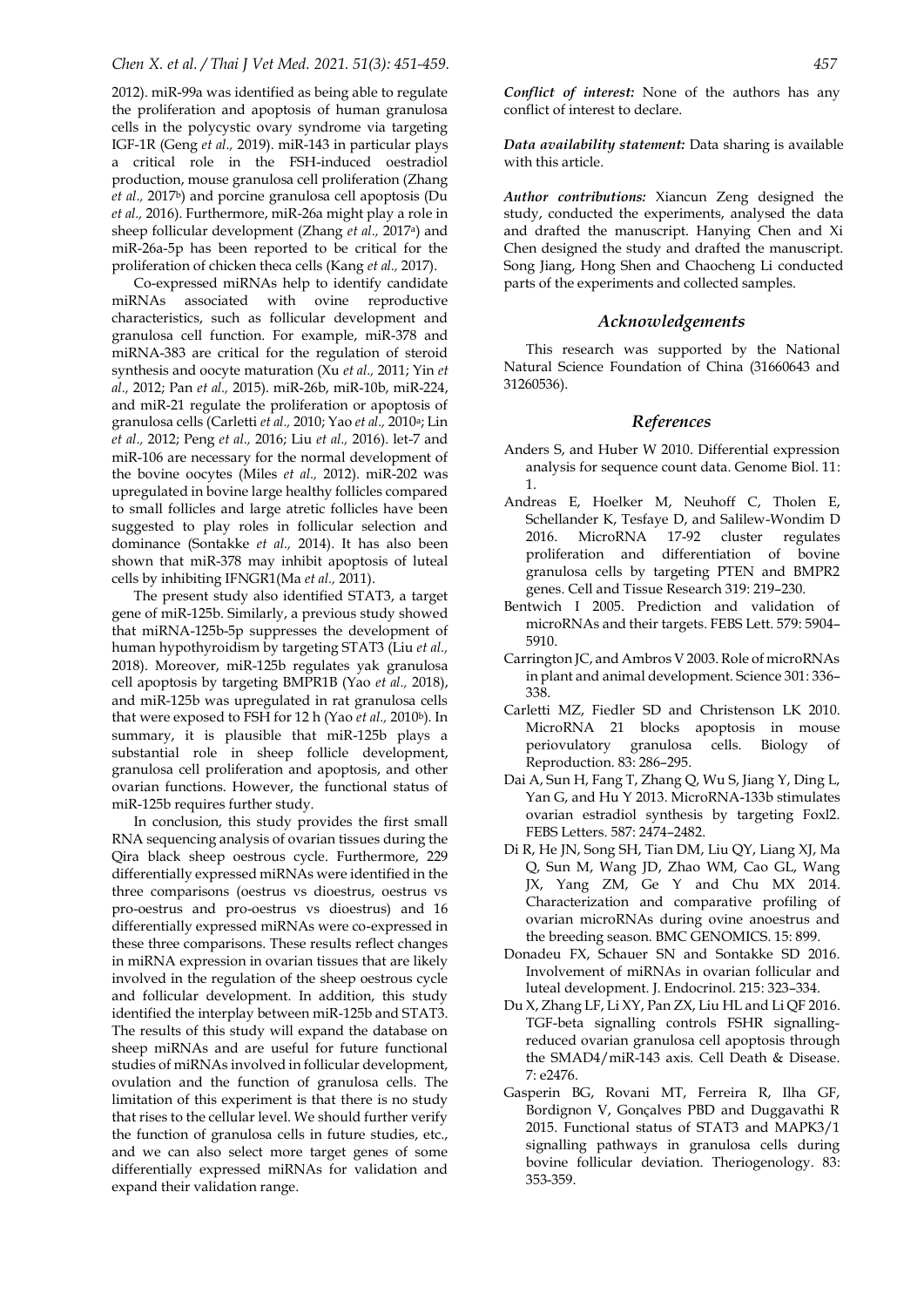- Gebremedhn S, Salilew-Wondim D, Hoelker M, Rings F, Neuhoff C, Tholen E, Schellander K, and Tesfaye D 2016. MicroRNA-183-96-182 cluster regulates bovine granulosa cell proliferation and cell cycle transition by co-ordinately targeting FOXO1. Biology of Reproduction. 9: 127.
- Geng Y, Sui C, Xun Y, Lai Q and Jin L 2019. MiRNA-99a can regulate proliferation and apoptosis of human granulosa cells via targeting IGF-1R in polycystic ovary syndrome. J of Assi Repro and Gene Repro and Gene. 36: 211-221.
- Ginther OJ, Siddiqui MAR, Baldrighi JM and Hoffman MM 2015. Conversion of intraovarian patterns from preovulation to postovulation based on location of dominant follicle and corpus luteum in heifers. Theriogenology. 83: 153–161.
- [Kang L,](http://apps.webofknowledge.com/OneClickSearch.do?product=UA&search_mode=OneClickSearch&SID=6BUxmMq7GmAK1ndjOZ9&field=AU&value=Kang,%20L&ut=105040&pos=1&excludeEventConfig=ExcludeIfFromFullRecPage) [Yang CH,](http://apps.webofknowledge.com/OneClickSearch.do?product=UA&search_mode=OneClickSearch&SID=6BUxmMq7GmAK1ndjOZ9&field=AU&value=Yang,%20CH&ut=1653377&pos=2&excludeEventConfig=ExcludeIfFromFullRecPage) [Wu HZ,](http://apps.webofknowledge.com/OneClickSearch.do?product=UA&search_mode=OneClickSearch&SID=6BUxmMq7GmAK1ndjOZ9&field=AU&value=Wu,%20HZ&ut=401046&pos=3&excludeEventConfig=ExcludeIfFromFullRecPage) [Chen QY,](http://apps.webofknowledge.com/OneClickSearch.do?product=UA&search_mode=OneClickSearch&SID=6BUxmMq7GmAK1ndjOZ9&field=AU&value=Chen,%20QY&ut=916759&pos=4&excludeEventConfig=ExcludeIfFromFullRecPage) [Huang LB,](http://apps.webofknowledge.com/OneClickSearch.do?product=UA&search_mode=OneClickSearch&SID=6BUxmMq7GmAK1ndjOZ9&field=AU&value=Huang,%20LB&ut=499147&pos=5&excludeEventConfig=ExcludeIfFromFullRecPage) [Li](http://apps.webofknowledge.com/OneClickSearch.do?product=UA&search_mode=OneClickSearch&SID=6BUxmMq7GmAK1ndjOZ9&field=AU&value=Li,%20XY&ut=3066112&pos=6&excludeEventConfig=ExcludeIfFromFullRecPage)  [XY,](http://apps.webofknowledge.com/OneClickSearch.do?product=UA&search_mode=OneClickSearch&SID=6BUxmMq7GmAK1ndjOZ9&field=AU&value=Li,%20XY&ut=3066112&pos=6&excludeEventConfig=ExcludeIfFromFullRecPage) [Tang H](http://apps.webofknowledge.com/OneClickSearch.do?product=UA&search_mode=OneClickSearch&SID=6BUxmMq7GmAK1ndjOZ9&field=AU&value=Tang,%20H&ut=27724487&pos=7&excludeEventConfig=ExcludeIfFromFullRecPage) and [Jiang YL](http://apps.webofknowledge.com/OneClickSearch.do?product=UA&search_mode=OneClickSearch&SID=6BUxmMq7GmAK1ndjOZ9&field=AU&value=Jiang,%20YL&ut=354300&pos=8&excludeEventConfig=ExcludeIfFromFullRecPage) 2017. miR-26a-5p Regulates TNRC6A Expression and Facilitates Theca Cell Proliferation in Chicken Ovarian Follicles. Dna and Cell Biology. 36: 922-929.
- Lagos-Quintana M, [Rauhut R,](http://apps.webofknowledge.com/OneClickSearch.do?product=UA&search_mode=OneClickSearch&SID=5BOOKnZN1XDY2EJmm9H&field=AU&value=Rauhut,%20R&ut=6671723&pos=2&excludeEventConfig=ExcludeIfFromFullRecPage) Lendeckel W and Tuschl T 2001. Identification of novel genes coding for small expressed RNAs. Science. 294: 853-858.
- Li R, Li Y, Kristiansen K and Wang J 2008. SOAP: short oligonucleotide alignment program. Bioinformatics. 24: 713–714.
- Lin F, Li R, Pan ZX, Zhou B, Yu DB, Wang XG, Ma XS, Han J, Shen, M and Liu HL 2012. miR-26b promotes granulosa cell apoptosis by targeting ATM during follicular atresia in porcine ovary. PLoS ONE. 7: e38640.
- Liu J, Tu F, Yao W, Li X, Xie Z, Liu H, Li Q and Pan Z 2016. Conserved miR-26b enhances ovarian granulosa cell apoptosis through HAS2-HA-CD44- Caspase-3 pathway by targeting HAS2. Scientific Reports. 6: 21197.
- Liu X, Xing Q, Mao J, Sun H, Teng W and Shan Z 2018. MiRNA-125b-5p Suppresses Hypothyroidism Development by Targeting Signal Transducer and Activator of Transcription 3. Med Sci Monit. 24: 5041-5049.
- Ma T, Jiang H, Gao Y, Zhao Y, Dai L, Xiong Q,Xu Y,Zhao Z and Zhang J 2011. Microarray analysis of differentially expressed micrornas in nonregressed and regressed bovine corpus luteum tissue; microrna-378 may suppress luteal cell apoptosis by targeting the interferon gamma receptor 1 gene. Journal of Applied Genetics, 52(4), 481-486.
- McBride D, Carre W, Sontakke SD, Hogg CO, Law A, Donadeu FX and Clinton M 2012. Identification of miRNAs associated with the follicular-luteal transition in the ruminant ovary. Reproduction. 144: 221–233.
- [Miao XY,](http://apps.webofknowledge.com/OneClickSearch.do?product=UA&search_mode=OneClickSearch&SID=6DXy3oMc8DF3VLTBW33&field=AU&value=Miao,%20XY&ut=374787&pos=1&excludeEventConfig=ExcludeIfFromFullRecPage) [Luo QM,](http://apps.webofknowledge.com/OneClickSearch.do?product=UA&search_mode=OneClickSearch&SID=6DXy3oMc8DF3VLTBW33&field=AU&value=Luo,%20QM&ut=4165332&pos=2&excludeEventConfig=ExcludeIfFromFullRecPage) [Zhao HJ](http://apps.webofknowledge.com/OneClickSearch.do?product=UA&search_mode=OneClickSearch&SID=6DXy3oMc8DF3VLTBW33&field=AU&value=Zhao,%20HJ&ut=209293&pos=3&excludeEventConfig=ExcludeIfFromFullRecPage) an[d Qin XY](http://apps.webofknowledge.com/OneClickSearch.do?product=UA&search_mode=OneClickSearch&SID=6DXy3oMc8DF3VLTBW33&field=AU&value=Qin,%20XY&ut=1257302&pos=4&excludeEventConfig=ExcludeIfFromFullRecPage) 2016. Ovarian transcriptomic study reveals the differential regulation of miRNAs and lncRNAs related to fecundity in different sheep. Scientific Reports. 6: 35299.
- [Miao XY,](http://apps.webofknowledge.com/OneClickSearch.do?product=UA&search_mode=OneClickSearch&SID=6DXy3oMc8DF3VLTBW33&field=AU&value=Miao,%20XY&ut=374787&pos=1&excludeEventConfig=ExcludeIfFromFullRecPage) [Luo QM,](http://apps.webofknowledge.com/OneClickSearch.do?product=UA&search_mode=OneClickSearch&SID=6DXy3oMc8DF3VLTBW33&field=AU&value=Luo,%20QM&ut=4165332&pos=2&excludeEventConfig=ExcludeIfFromFullRecPage) [Zhao HJ](http://apps.webofknowledge.com/OneClickSearch.do?product=UA&search_mode=OneClickSearch&SID=6DXy3oMc8DF3VLTBW33&field=AU&value=Zhao,%20HJ&ut=209293&pos=3&excludeEventConfig=ExcludeIfFromFullRecPage) and [Qin XY](http://apps.webofknowledge.com/OneClickSearch.do?product=UA&search_mode=OneClickSearch&SID=6DXy3oMc8DF3VLTBW33&field=AU&value=Qin,%20XY&ut=1257302&pos=4&excludeEventConfig=ExcludeIfFromFullRecPage) 2017. An Integrated Analysis of miRNAs and Methylated Genes Encoding mRNAs and lncRNAs in Sheep Breeds with Different Fecundity. [Frontiers in](https://www.frontiersin.org/journals/physiology)  [Physiology.](https://www.frontiersin.org/journals/physiology) 8: 1049.
- Miles JR, Mcdaneld TG, Wiedmann RT, Cushman RA, Echternkamp SE, Vallet JL and Smith TPL 2012. MicroRNA expression profile in bovine cumulus– oocyte complexes: possible role of let-7 and miR-106a in the development of bovine oocytes. Animal Reproduction Science. 130: 16–26.
- Navakanitworakul R, Hung WT, Gunewardena S, Davis JS, Chotigeat W, and Christenson LK 2016. Characterization and Small RNA Content of Extracellular Vesicles in Follicular Fluid of Developing Bovine Antral Follicles. Scientific Reports. 6: 25486.
- Pan B, Toms D, Shen W and Li J 2015. MicroRNA-378 regulates oocyte maturation via the suppression of aromatase in porcine cumulus cells. American Journal of Physiology: Endocrinology and Metabolism. 308: E525–E534.
- Peng B,Theng PY,Le TN 2020. Essential functions of miR-125b in cancer. Cell proliferation. e:12913.
- Peng JY, An XP, Fang F, Gao KX, Xin HY, Han P, Bao LJ, Ma HD and Cao BY 2016. MicroRNA-10b suppresses goat granulosa cell proliferation by targeting brain-derived neurotropic factor. Domestic Animal Endocrinology. 54: 60–67.
- [Pokharel K,](http://apps.webofknowledge.com/OneClickSearch.do?product=UA&search_mode=OneClickSearch&SID=6DXy3oMc8DF3VLTBW33&field=AU&value=Pokharel,%20K&ut=6509339&pos=1&excludeEventConfig=ExcludeIfFromFullRecPage) [Peippo J,](http://apps.webofknowledge.com/OneClickSearch.do?product=UA&search_mode=OneClickSearch&SID=6DXy3oMc8DF3VLTBW33&field=AU&value=Peippo,%20J&ut=1340948&pos=2&excludeEventConfig=ExcludeIfFromFullRecPage) [Honkatukia M,](http://apps.webofknowledge.com/OneClickSearch.do?product=UA&search_mode=OneClickSearch&SID=6DXy3oMc8DF3VLTBW33&field=AU&value=Honkatukia,%20M&ut=3322563&pos=3&excludeEventConfig=ExcludeIfFromFullRecPage) [Seppala](http://apps.webofknowledge.com/OneClickSearch.do?product=UA&search_mode=OneClickSearch&SID=6DXy3oMc8DF3VLTBW33&field=AU&value=Seppala,%20A&ut=4673953&pos=4&excludeEventConfig=ExcludeIfFromFullRecPage)  [A,](http://apps.webofknowledge.com/OneClickSearch.do?product=UA&search_mode=OneClickSearch&SID=6DXy3oMc8DF3VLTBW33&field=AU&value=Seppala,%20A&ut=4673953&pos=4&excludeEventConfig=ExcludeIfFromFullRecPage) [Rautiainen J,](http://apps.webofknowledge.com/OneClickSearch.do?product=UA&search_mode=OneClickSearch&SID=6DXy3oMc8DF3VLTBW33&field=AU&value=Rautiainen,%20J&ut=15869127&pos=5&excludeEventConfig=ExcludeIfFromFullRecPage) [Ghanem N,](http://apps.webofknowledge.com/OneClickSearch.do?product=UA&search_mode=OneClickSearch&SID=6DXy3oMc8DF3VLTBW33&field=AU&value=Ghanem,%20N&ut=1039005&pos=6&excludeEventConfig=ExcludeIfFromFullRecPage) [Hamama TM,](http://apps.webofknowledge.com/OneClickSearch.do?product=UA&search_mode=OneClickSearch&SID=6DXy3oMc8DF3VLTBW33&field=AU&value=Hamama,%20TM&ut=13828620&pos=7&excludeEventConfig=ExcludeIfFromFullRecPage) [Crowe](http://apps.webofknowledge.com/OneClickSearch.do?product=UA&search_mode=OneClickSearch&SID=6DXy3oMc8DF3VLTBW33&field=AU&value=Crowe,%20MA&ut=160647&pos=8&excludeEventConfig=ExcludeIfFromFullRecPage)  [MA,](http://apps.webofknowledge.com/OneClickSearch.do?product=UA&search_mode=OneClickSearch&SID=6DXy3oMc8DF3VLTBW33&field=AU&value=Crowe,%20MA&ut=160647&pos=8&excludeEventConfig=ExcludeIfFromFullRecPage) [Andersson M](http://apps.webofknowledge.com/OneClickSearch.do?product=UA&search_mode=OneClickSearch&SID=6DXy3oMc8DF3VLTBW33&field=AU&value=Andersson,%20M&ut=408819&pos=9&excludeEventConfig=ExcludeIfFromFullRecPage) and [Li MH](http://apps.webofknowledge.com/OneClickSearch.do?product=UA&search_mode=OneClickSearch&SID=6DXy3oMc8DF3VLTBW33&field=AU&value=Li,%20MH&ut=1637948&pos=10&excludeEventConfig=ExcludeIfFromFullRecPage) 2018. Integrated ovarian mRNA and miRNA transcriptome profiling characterizes the genetic basis of prolificacy traits in sheep (Ovis aries). BMC GENOMICS. 19: 104.
- Scaramuzzi RJ, Baird DT, Campbell BK, Driancourt MA, Dupont J, Fortune JE, Gilchrist RB, Martin GB, McNatty KP, McNeilly AS, Monget P, Monniaux D, Viňoles C and Webb R 2011. Regulation of folliculogenesis and the determination of ovulation rate in ruminants. Reproduction, Fertility and Development. 23: 444–467.
- Shen H, Chen HY, Jia B, Han GH, Zhang YS and Zeng XC 2015. Characterization and expression analysis of microRNAs in Qira black sheep and Hetian sheep ovaries using Solexa sequencing. Genetics and Molecular Research. 14: 7356-7367.
- Sirotkin AV, Kisova G, Brenaut P, Ovcharenko D, Grossmann R and Mlyncek M 2014. Involvement of microRNA Mir15a in control of human ovarian granulosa cell proliferation, apoptosis, steroidogenesis, and response to FSH. MicroRNA. 3: 29–36.
- [Sontakke SD,](http://apps.webofknowledge.com/OneClickSearch.do?product=UA&search_mode=OneClickSearch&SID=6CBAdQgokGgxMS9IjEX&field=AU&value=Sontakke,%20SD&ut=2568413&pos=1&excludeEventConfig=ExcludeIfFromFullRecPage) [Mohammed BT,](http://apps.webofknowledge.com/OneClickSearch.do?product=UA&search_mode=OneClickSearch&SID=6CBAdQgokGgxMS9IjEX&field=AU&value=Mohammed,%20BT&ut=8774722&pos=2&excludeEventConfig=ExcludeIfFromFullRecPage) [McNeilly AS](http://apps.webofknowledge.com/OneClickSearch.do?product=UA&search_mode=OneClickSearch&SID=6CBAdQgokGgxMS9IjEX&field=AU&value=McNeilly,%20AS&ut=17095&pos=3&excludeEventConfig=ExcludeIfFromFullRecPage) and [Donadeu FX](http://apps.webofknowledge.com/OneClickSearch.do?product=UA&search_mode=OneClickSearch&SID=6CBAdQgokGgxMS9IjEX&field=AU&value=Donadeu,%20FX&ut=1137113&pos=4&excludeEventConfig=ExcludeIfFromFullRecPage) 2014. Characterization of microRNAs differentially expressed during bovine follicle development. Reproduction. 148: 271-283.
- Vasudevan S, Tong YC and Steitz JA 2007. Switching from repression to activation: microRNAs can upregulate translation. Science. 318: 1931-1934.
- Wang C, Li D, Zhang S, Xing Y, Gao Y and Wu J 2016. MicroRNA-125a-5p induces mouse granulosa cell apoptosis by targeting signal transducer and activator of transcription 3. Menopause. 23: 100– 107.
- [Wang H,](http://apps.webofknowledge.com/OneClickSearch.do?product=UA&search_mode=OneClickSearch&excludeEventConfig=ExcludeIfFromFullRecPage&SID=8FdlkvsINq2NxIqgH3M&field=AU&value=Wang%2C+Han) [Li X,](http://apps.webofknowledge.com/OneClickSearch.do?product=UA&search_mode=OneClickSearch&excludeEventConfig=ExcludeIfFromFullRecPage&SID=8FdlkvsINq2NxIqgH3M&field=AU&value=Li%2C+Xiangyun) [Zhou R,](http://apps.webofknowledge.com/OneClickSearch.do?product=UA&search_mode=OneClickSearch&excludeEventConfig=ExcludeIfFromFullRecPage&SID=8FdlkvsINq2NxIqgH3M&field=AU&value=Zhou%2C+Rongyan) [Xi J,](http://apps.webofknowledge.com/OneClickSearch.do?product=UA&search_mode=OneClickSearch&excludeEventConfig=ExcludeIfFromFullRecPage&SID=8FdlkvsINq2NxIqgH3M&field=AU&value=Xi%2C+Jianzhong) [Wei Y,](http://apps.webofknowledge.com/OneClickSearch.do?product=UA&search_mode=OneClickSearch&excludeEventConfig=ExcludeIfFromFullRecPage&SID=8FdlkvsINq2NxIqgH3M&field=AU&value=Wei%2C+Yanhui) [Li L](http://apps.webofknowledge.com/OneClickSearch.do?product=UA&search_mode=OneClickSearch&excludeEventConfig=ExcludeIfFromFullRecPage&SID=8FdlkvsINq2NxIqgH3M&field=AU&value=Li%2C+Lanhui) and [Zhang Z](http://apps.webofknowledge.com/OneClickSearch.do?product=UA&search_mode=OneClickSearch&excludeEventConfig=ExcludeIfFromFullRecPage&SID=8FdlkvsINq2NxIqgH3M&field=AU&value=Zhang%2C+Zhenhong) 2018. Genome-wide transcriptome profiling in ovaries of small-tail Han sheep during